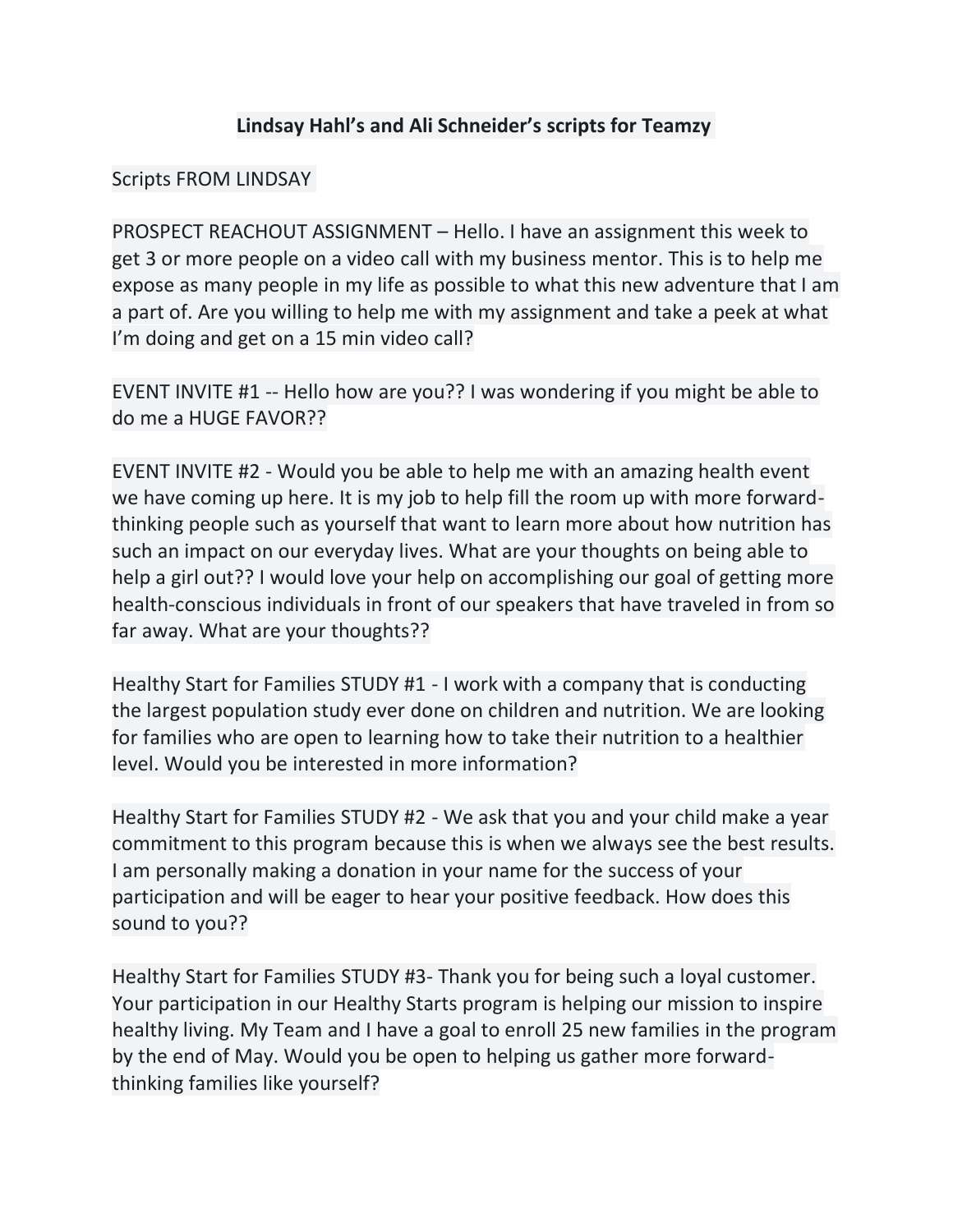INVITE TO A HEALTHY EATING CHALLENGE - Hello there!! I just wanted to touch base because we have another healthy eating challenge kicking off coming up here soon, and I was curious if you might like to join us this go around? Your energy would be such an asset in our group and I just know that you would love it!!! Are you up for a little accountability??

PROSPECT REACH OUT ASSIGNMENT - I have an assignment this week to get 3 or more people on a call with my business mentor. Part of that is to expose as many people in my life as possible, to what this new adventure is that I am a part of, are you willing to take a listen?

HOW TO TAKE THEM FROM SOCIAL MEDIA AND GET THEM ON A CALL - If I could tell you everything there is about this through text message I certainly wouldn't be doing this amazing program or opportunity justice, nor would you want to be involved with anything that I could explain in a couple sentences… usually if you're interested we set up a 15 minute video conference call so I can inform you of the details...fair enough??

FOR EXISTING CUSTOMERS WHEN PRODUCT IS SHIPPING OUT - Hello there!! I just wanted to reach out to let you know that your next order is due to ship out this upcoming month. If you need to change anything about your order in any way please do not hesitate to let me know, and if it sounds perfect, it will be headed your way! Thank you for being such a loyal customer you are truly blessing my family and I beyond measure :)

# SHRED10 INVITE

HEY!!! I just wanted to reach out to you because I have been participating in a healthy eating challenge for a while now and I am looking to expand my group of amazing ladies. Of course your name came to mind because ( ........................your energy is contagious) is this something you would be open to taking a look at?

# From Ali Schneider

## Follow-up Professional #1

Hey lady!!! I'm checking back in with you. I'm really good at what I do & part of that is being good at follow-up to make sure you know I haven't forgotten about you wanting more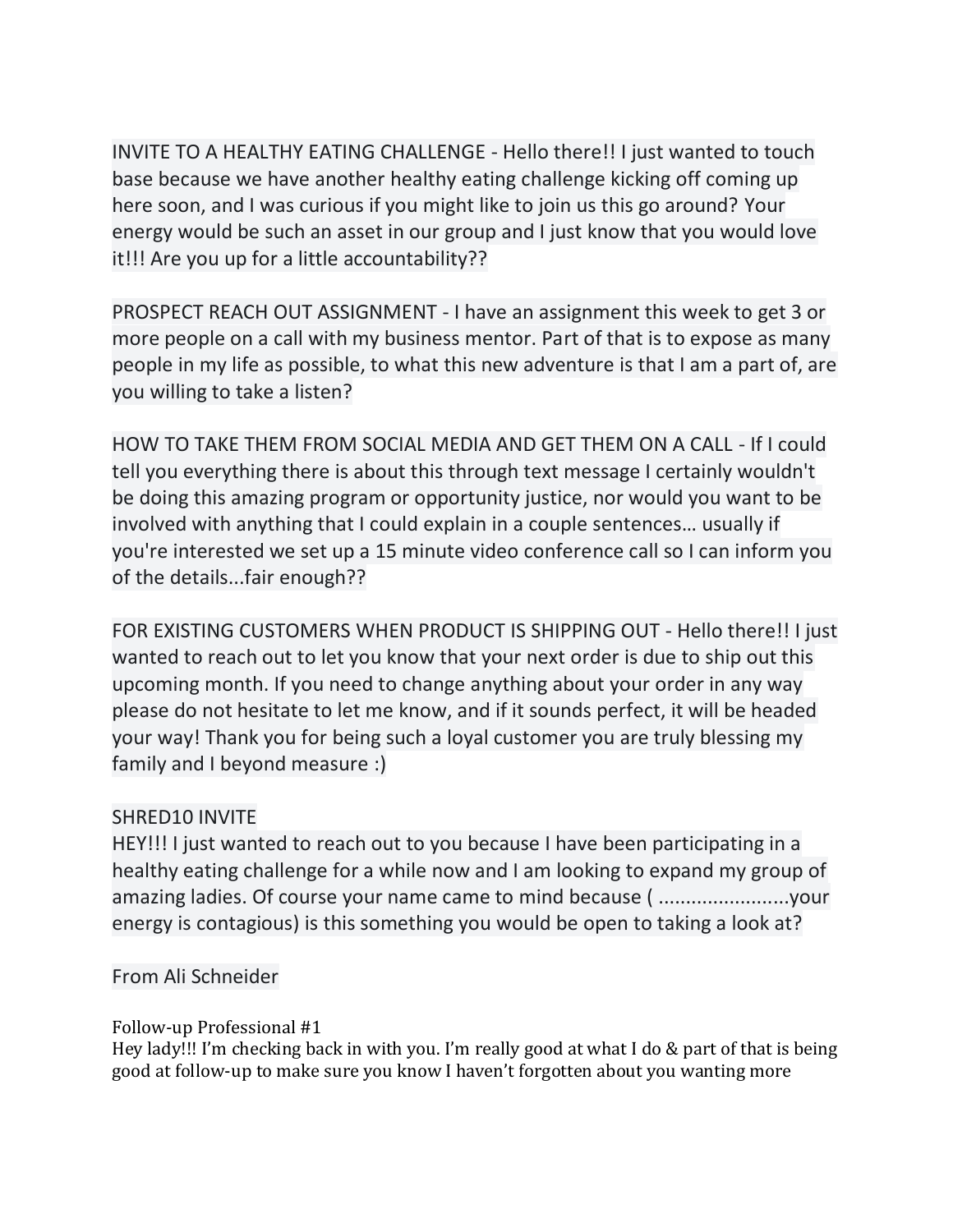information about our Shred10 program  $\odot$  So I am going to continue to follow-up with you until we can connect again...can't wait to chat!

### Follow-up Professional #2

Hey lady! Sorry we didn't get to connect on Tuesday. Please don't hesitate to tell me no on this if you don't think it's a good fit for your family. It's not going to hurt my feelings at all. This is all about you & your family  $\odot$  I'm just the messenger here.

#### Follow-up Professional #3

Hey friend! You are totally ghosting me  $\odot$  It's absolutely cool if now isn't the time for you to get started with Juice Plus. Seriously, don't worry about telling me if it's not for you. However, I know how ready you said you were to make these changes with your family so I'm just trying to be a good friend & follow-up. Let me know what you're thinking!

#### Infinite Life Invite

Hey lady!!! I have no idea if you would be interested or not but I am really committed to adding value to my community...if you would like to be added to our Infinite Life FB Group?!? We post lots of fun recipes, encouragement and just have lots of fun. If not no worries at all...your name popped up and I thought I would ask...have a good weekend  $\odot$ 

#### HBD Follow-up

Hey also I have no idea if you would be interested or not but I am really committed to adding value to my community...would you like to be added to our Infinite Life FB Group?!? We post lots of fun recipes, encouragement and just have lots of fun  $\mathbb B$  If not no worries at all...just thought I would ask...it's a nice birthday gift  $\odot$ 

## Passion Project

Hey \_\_\_\_, I am doing something that I am really excited about. It may or may not be for you. Would you be open to checking it out?

## Passion Project Follow - up

Hey \_\_\_\_, I am getting from you that you are not interested, and that's totally ok. I just want to let you know that I am not going to be contacting you again about checking out my passion project. I am going to cross you off my list. No hard feelings. No big deal. Shoot me a message sometime, let's keep getting to know each other. It is always great to hear from you.

## 10 Day Customer Message

Hey \_\_\_! I wanted to make sure you are eating 2 fruit, 2 vegetable, and 2 berry capsules each day! Here are some tips to remember to take your JP+ and a list of experiences that are common during your first 4 months on JP+! You may not even feel a difference but I love that the research shows that the most powerful changes are happening at the cellular level. Please let me know if you need anything! (Customer Survey)

30 Day Customer Message